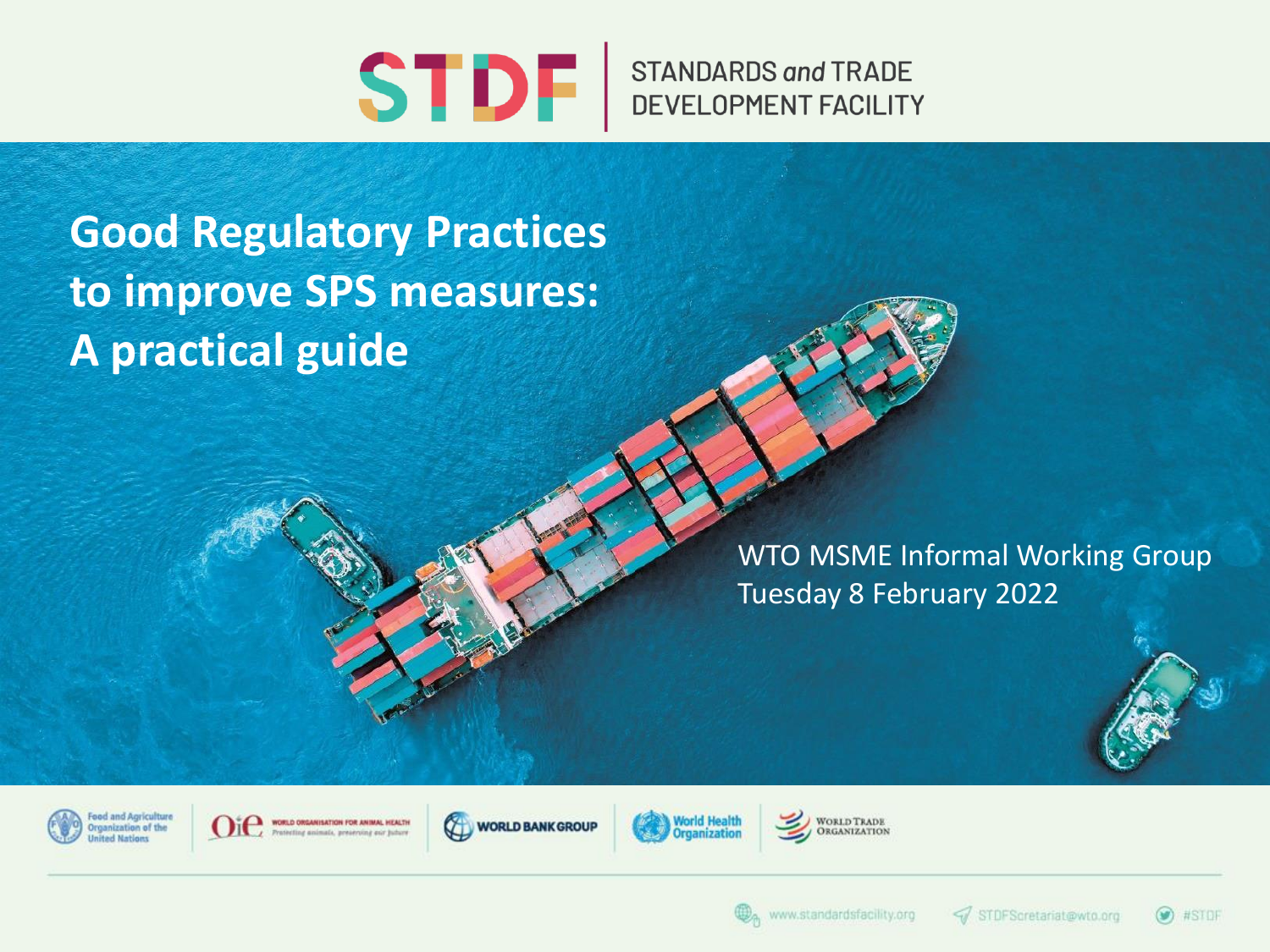#### **STDF cross-cutting knowledge work**



Good practice on latest SPS solutions

Reducing trade costs

Electronic SPS certification

#### **Good regulatory practice (GRP)**

Public-private partnerships

Prioritizing SPS investments

Climate change

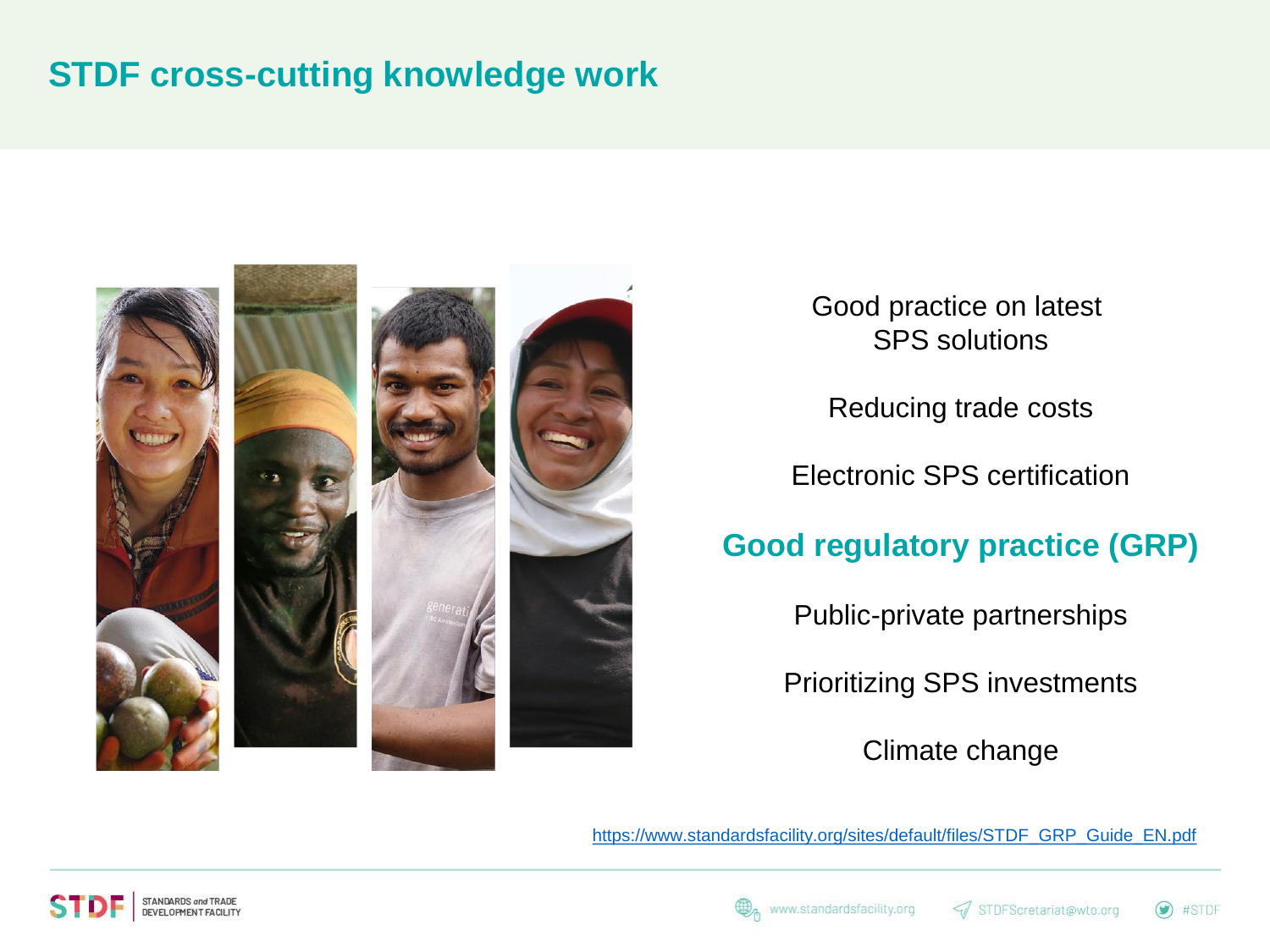

**Good regulatory** practices to improve **SPS** measures: A practical guide

# **Why a Guide on GRPs?**

Consolidate information on GRPs in the SPS context

Offer practical guidance to SPS regulators

Help SPS regulators build on practical experiences with GRPs

Raise awareness

#### Get public and private sector stakeholders engaged











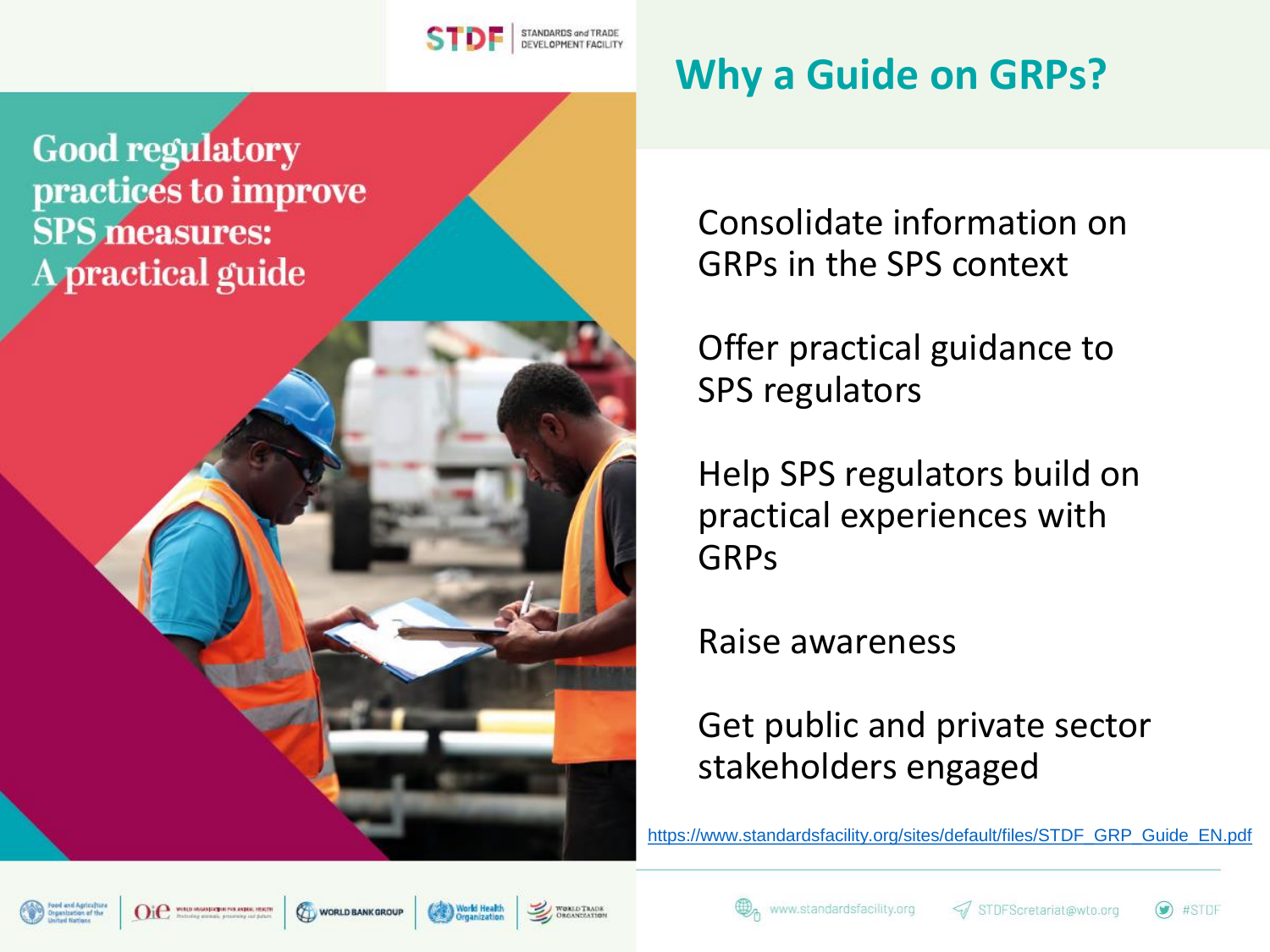### **How to use GRPs to ensure SPS measures are fit for purpose?**

Better designed SPS measures based on international standards and in compliance with the WTO SPS Agreement

Improved understanding of, and greater compliance with, SPS measures

Reduced cost and administrative burden of SPS measures

Increased trust of the private sector and consumers in regulatory processes

Greater confidence of trading partners and investors



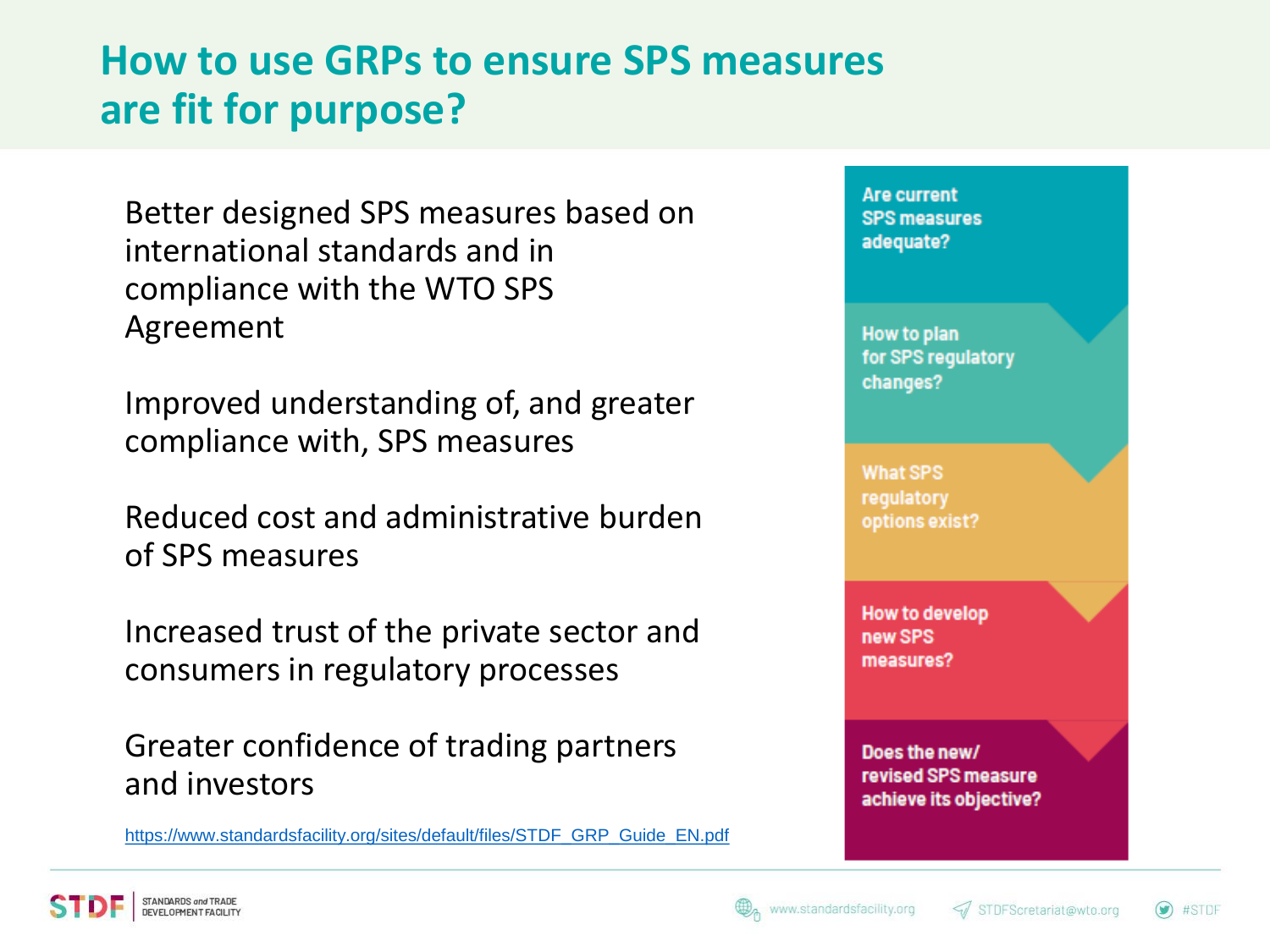### **Guidance on key GRPs**



- Taking stock of SPS measures
- Forward-looking agenda
- RIA
- Monitoring and evaluation
- Transparency
- Coordination and cooperation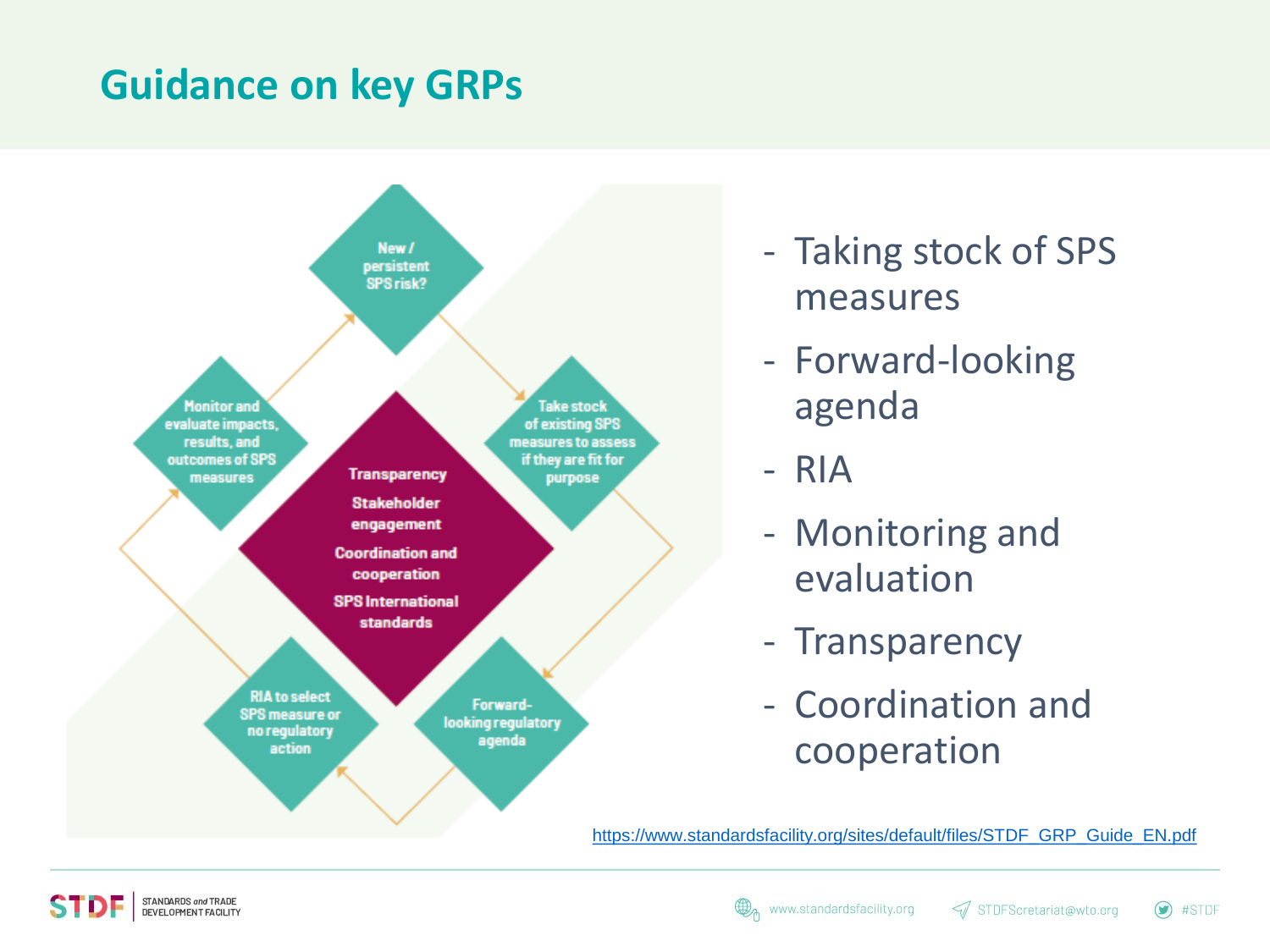## **How do GRPs support MSMEs?**

- Greater participation in SPS regulatory processes (stakeholder engagement, information dissemination)
- Small business lens (stocktaking, RIAs, ex-post monitoring and evaluation)
- Early identification of specific challenges
- Better understanding of MSMEs' needs
- Tailored SPS regulatory interventions
- Minimized SPS regulatory burdens and enforcement challenges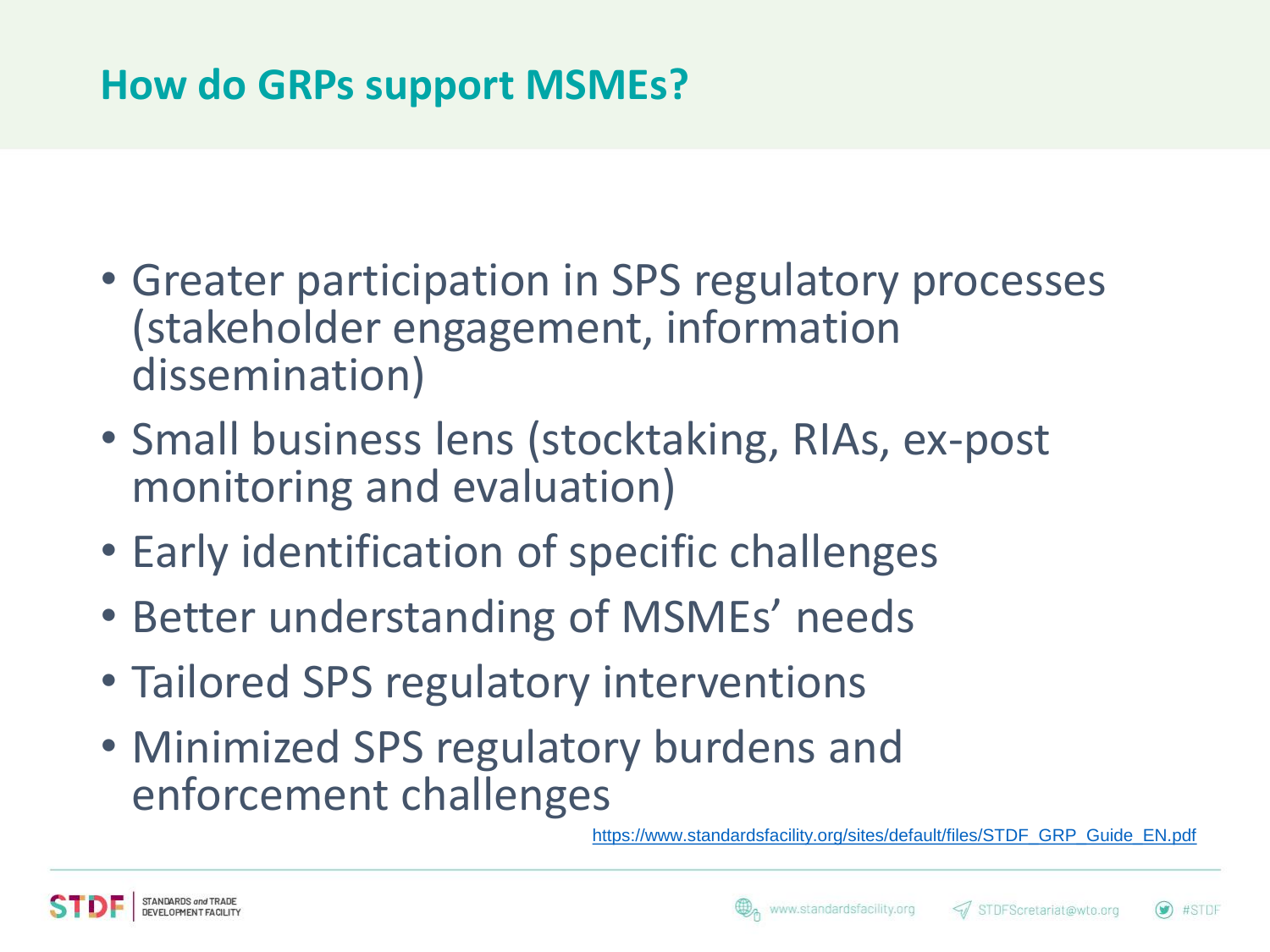#### **STDF is supported by:**